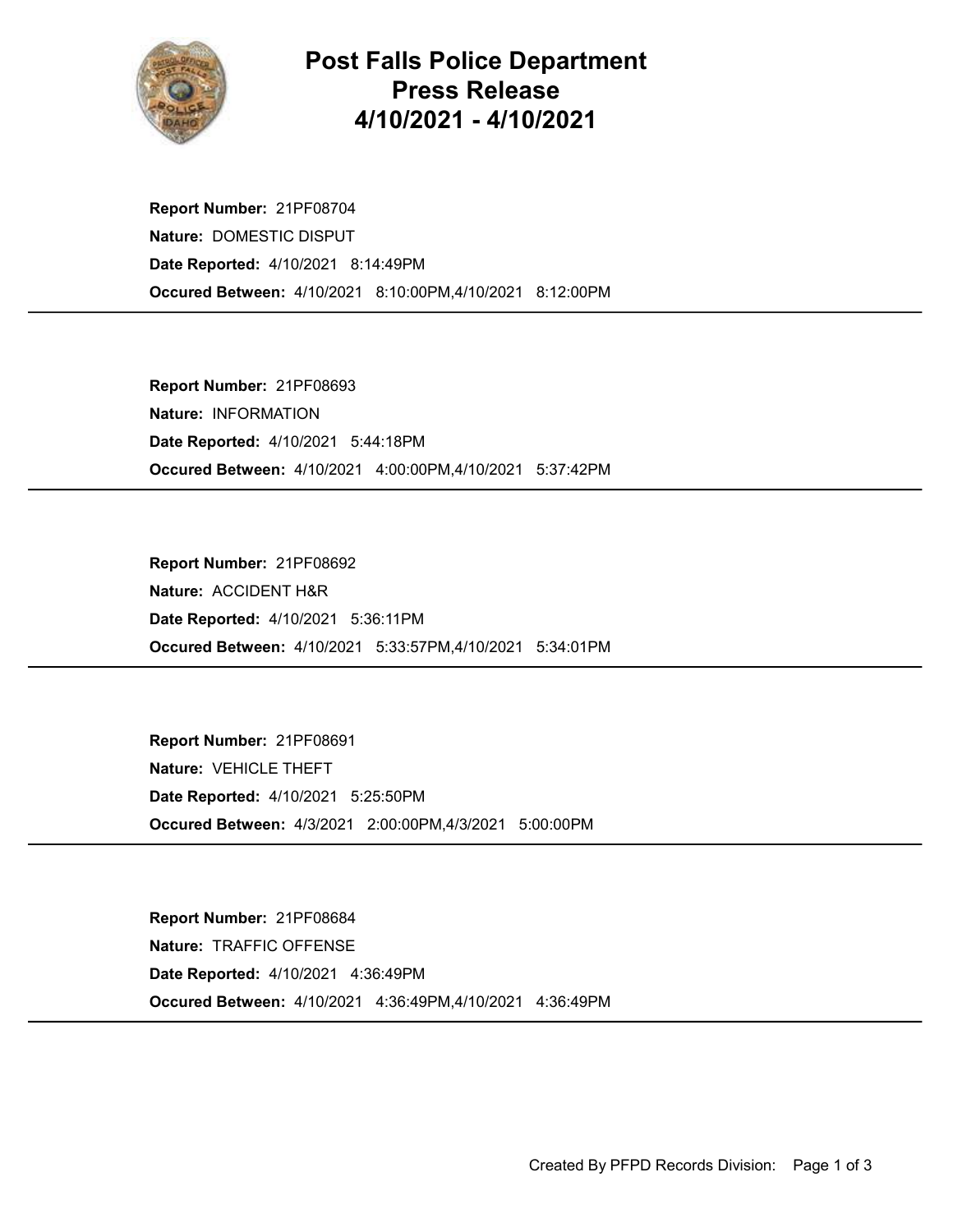Occured Between: 3/28/2021 11:00:00AM,4/10/2021 2:28:49PM Report Number: 21PF08675 Nature: RUNAWAY JUVENIL Date Reported: 4/10/2021 2:35:53PM

Occured Between: 4/10/2021 2:24:01PM,4/10/2021 2:24:01PM Report Number: 21PF08673 Nature: JUVENILE PROBLE Date Reported: 4/10/2021 2:28:46PM

Occured Between: 4/10/2021 2:26:54PM,4/10/2021 2:26:54PM Report Number: 21PF08672 Nature: ACCIDENT PD Date Reported: 4/10/2021 2:27:42PM

Occured Between: 4/9/2021 5:00:00PM,4/10/2021 11:59:57AM Report Number: 21PF08660 Nature: MAL INJURY Date Reported: 4/10/2021 12:01:39PM

Occured Between: 4/10/2021 8:00:00AM,4/10/2021 11:29:27AM Report Number: 21PF08657 Nature: FOUND PROPERTY Date Reported: 4/10/2021 11:31:42AM

Occured Between: 4/10/2021 4:39:11AM,4/10/2021 4:39:11AM Report Number: 21PF08643 Nature: DEAD BODY Date Reported: 4/10/2021 4:40:11AM